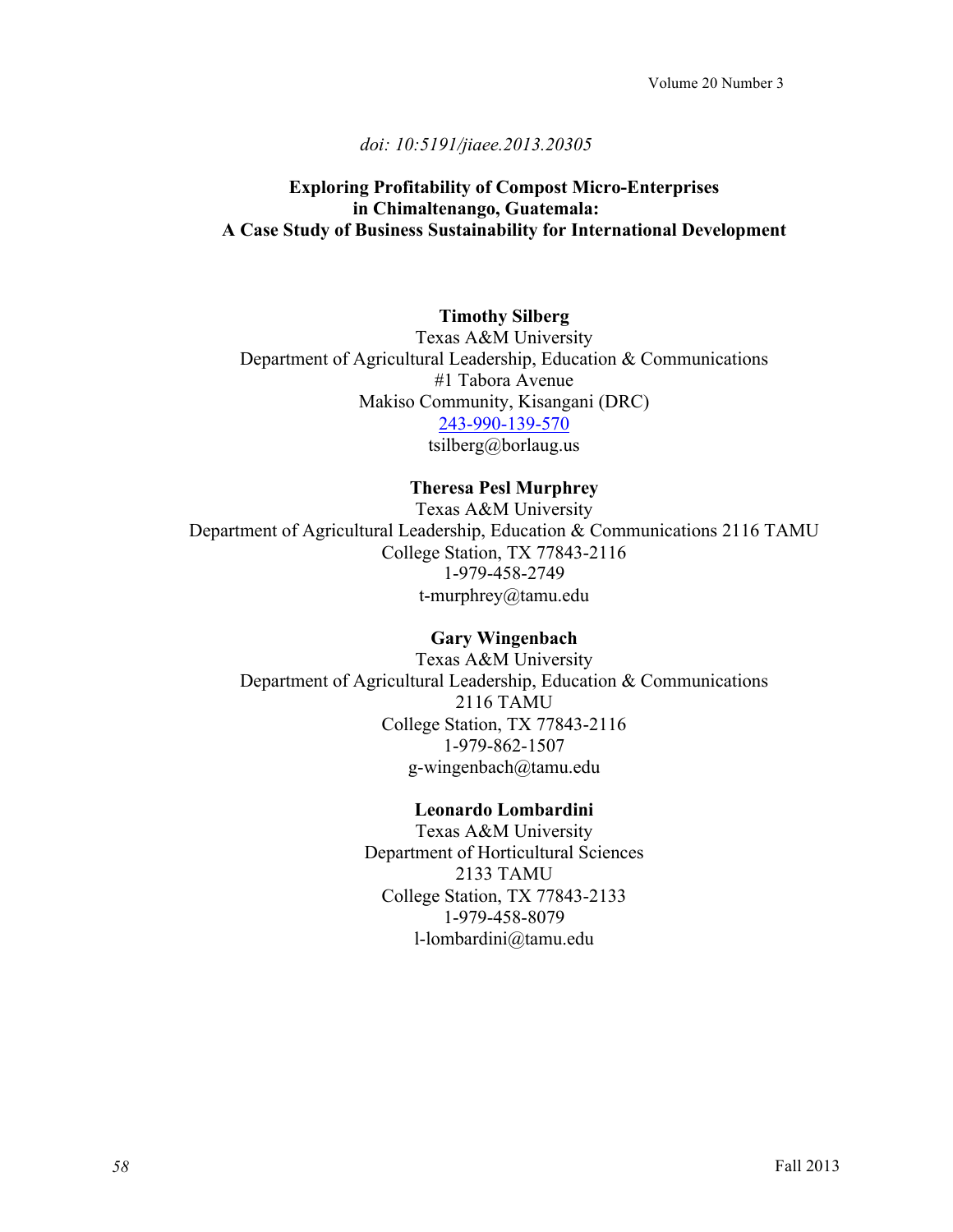#### **Abstract**

*The economic sustainability of innovations disseminated to rural communities is an important issue in agricultural development. However, individuals working in international development often do not fully employ monitoring systems to analyze the long-term profit of an innovation prior to diffusion. This multi-case study used qualitative methods, including individual/group interviews and observations, to gather data to analyze all necessary inputs of compost microenterprises in Chimaltenango, Guatemala. Each micro-enterprise's relative output was examined to determine how agricultural extension efforts could modify its operations to produce profits. The results revealed entrepreneurs lacked an awareness of total inputs used/needed for a compost operation and lacked effective financial record keeping practices. Net profit fell when inexpensive unskilled labor was used, when the operation's infrastructure deterred access to transport or deterred vision of the operation and when entrepreneurs used greater quantities of free raw material to produce equivalent amounts of compost. All micro-enterprises were cognizant of their compost ingredient ratios, but none had quantified total materials used to produce given amounts for specific periods. Findings from this study provide insights into factors that impact profitability related to compost micro-enterprises in developing countries.*

**Keywords:** Compost, Micro-Enterprise, Sustainability, Profit, Inputs, Guatemala

### **Introduction**

The majority of diffusion–adoption research has focused on the process of initial adoption or rejection of a particular innovation as opposed to long-term impact on livelihood (Miller & Mariola, 2009). Microentrepreneurship has been used by international organizations as an extension tool to provide alternative incomes for poor and economically vulnerable populations (Vargas, 2000). When a practice such as composting is used as a microenterprise's main business undertaking, the financial success and longstanding use of that enterprise largely lie in accounting for various inputs needed for production.

Birks, Fluitman, Oudin, and Sinclair (1994) explained the complexity of microenterprise cost calculation. When an enterprise has failed to account for its inputs and consequent outputs, it becomes unsustainable because it has not satisfied present and future basic economic, social and security needs (Environmental Protection Agency, 2011). The capability of a micro-enterprise to obtain profit depends on the pivotal step of understanding its necessary inputs. As change agents, a discussion of these principles, especially with

opinion leaders, may be effective as an innovation is diffused (Oleas, Dooley, Shinn, & Giusti, 2010). Accounting for these costs allows entrepreneurs to realize whether or not they possess sufficient funds to operate their enterprises.

Compost micro-enterprises are unique businesses because their final product's formulas (Vukobratović, Lončarić, Vukobratović, Lončarić, & Čivić, 2008), material quality and operational grounds (Zurbrugg, Drescher, Patel, & Sharatchandra, 2004) influence profitability. The ability to forecast costs and profits may assist international organizations in determining specific investments needed to initiate such projects and potential profits that such innovations could produce for communities.

#### **Study Background**

Sixty percent of Latin American rural households rely upon agriculture as their main source of income (Zezza, Carletto, Davis, Kostas, & Winters, 2008). Sadly, soil degradation "...is common in developing countries. A history of Mayan agricultural practices has led to ...rapid soil nutrient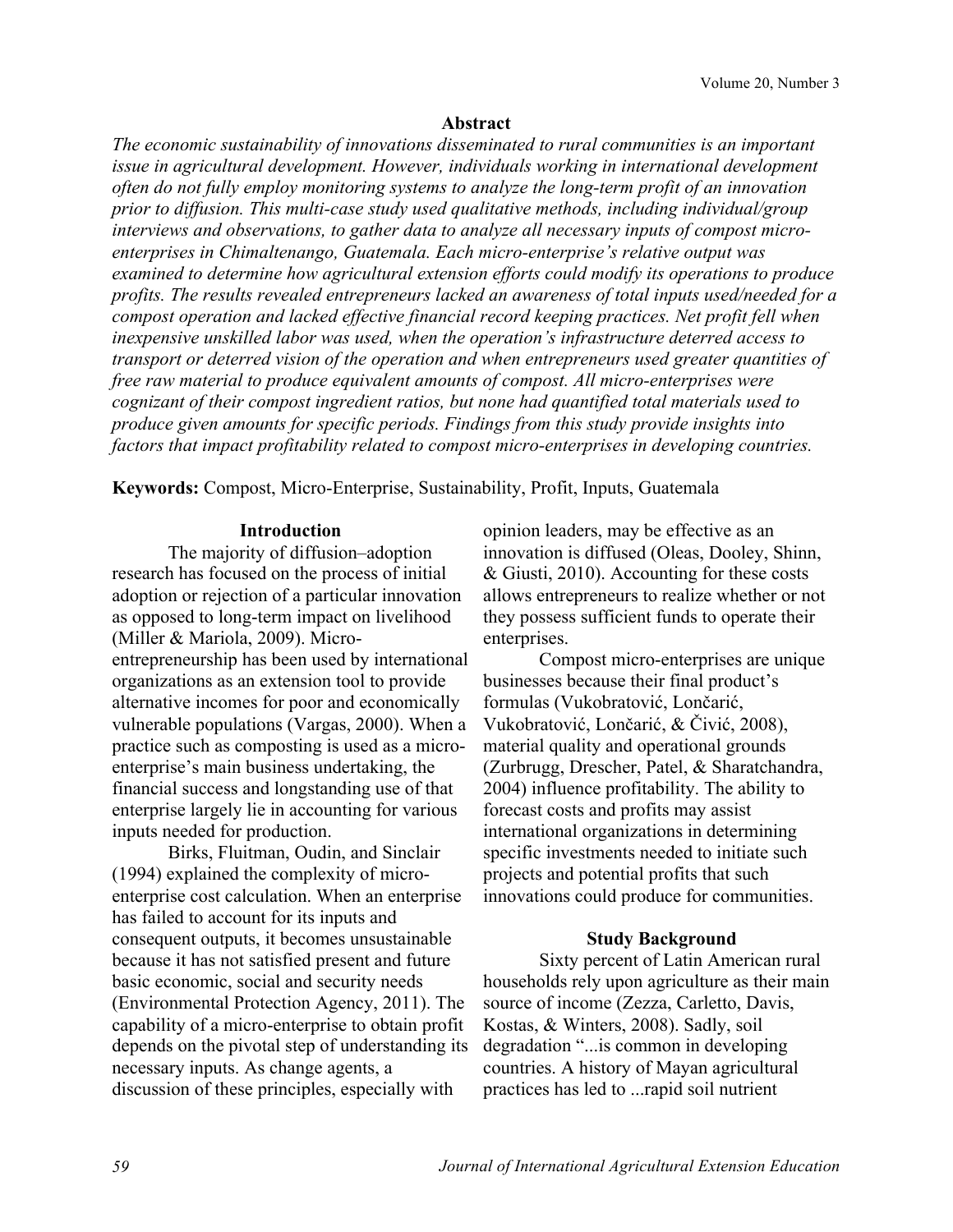depletion and declining crop yields" (Deevey et al., 1979, p. 298). It is estimated that up to 40% of Guatemala's agricultural land has lost its productive capacity (O'Kane, 2006).

Major food crop yields have fallen in the past decade, including one of the region's largest exports (i.e., sweet peas) (Eitzinger et al., 2011). A contributing factor to this decline was the green revolution's heavy pesticide and fertilizer use; and furthermore users were not well informed of the consequences of their application at the time, and still today (Tetreault, 2012). Consequently, the concept or benefits of high soil-bioactivity through the use of organic material like compost are minimally recognized (Klotz, 2012). Additionally, these benefits are overshadowed by the speedier productive results of synthetic fertilizer (Holt-Gimenez, 2006).

Compost is not a new idea brought to the region, but the concept of producing compost for sale, and marketing it as organic fertilizer, is a relatively new income stream brought to the Chimaltenango region several years ago by international development organizations (Maluccio, Melgar, Méndez, Murphy, & Yount, 2005). Education of the innovation's practice and its business model were assisted through governmental, nongovernmental and agricultural extension entities (Klotz, 2012). Information about the innovation and its profitability were mainly diffused through female social networks (Oleas et al., 2010) and later by agricultural and political networks. These types of microenterprises were formed in rural villages by independent associations (e.g., occupational housewives) (Carletto, Kilic, & Kirk, 2011) as well as by coffee cooperatives (Angelina, Kiser, & Trevino, 2009). The enterprises received funding and technical assistance once officially established as a micro-enterprise, from governmental and international organizations, to improve their level of production (World Bank, 2008).

Hernandez and Torero (2011) explained

that the fertilizer market of regions such as Chimaltenango is very dynamic because of the types of fertilizers sold and the types of farmers purchasing them. International synthetic producers of chemical fertilizers tend to dominate regional markets in Latin America, such as Chimaltenango, where competition is limited and prices are often inflated (Hernandez & Torero, 2011). Locals expressed to international development agencies that erosion caused by consecutive years of hurricanes warrants the application of fertilizers (Carr, 2008). Additionally, Carr (2008) stated the use of synthetic fertilizers is the preferred choice because benefits are promptly visible and primary nutrient composition (i.e., nitrogen, phosphorus, potassium) is denoted, unlike with compost.

Fertilizer is sold by the quintal, where a quintal is the equivalent to 45.45kg or 100lbs (Lewin, Giovannucci, & Varangis, 2004). The increase of prices has led farmers to use organic techniques (i.e., applying organic fertilizer) because of its low cost (Oleas et al., 2010). Synthetic fertilizers are sold in agrodepots, large and small, outnumbering the informal market and production of locally made organic fertilizer (Rios, Shively, & Masters, 2009). Compost, or, as it is called by the population, organic fertilizer, is either sold locally from its operational grounds or at local farmer markets. Compost produced from agrobyproducts made for retail purposes may come from cooperatives formed by small-scale farmers or large mechanized producers such as commercial sugar cane exporters (Rolz, Leon, Cifuentes, & Porres, 2010).

### **Conceptual Framework**

The conceptual framework was based on the physical transformation of raw material to compost and the financial activities occurring during these operations. The literature revealed numerous physical and financial costs, obvious and unseen, faced by compost micro-enterprises. A number of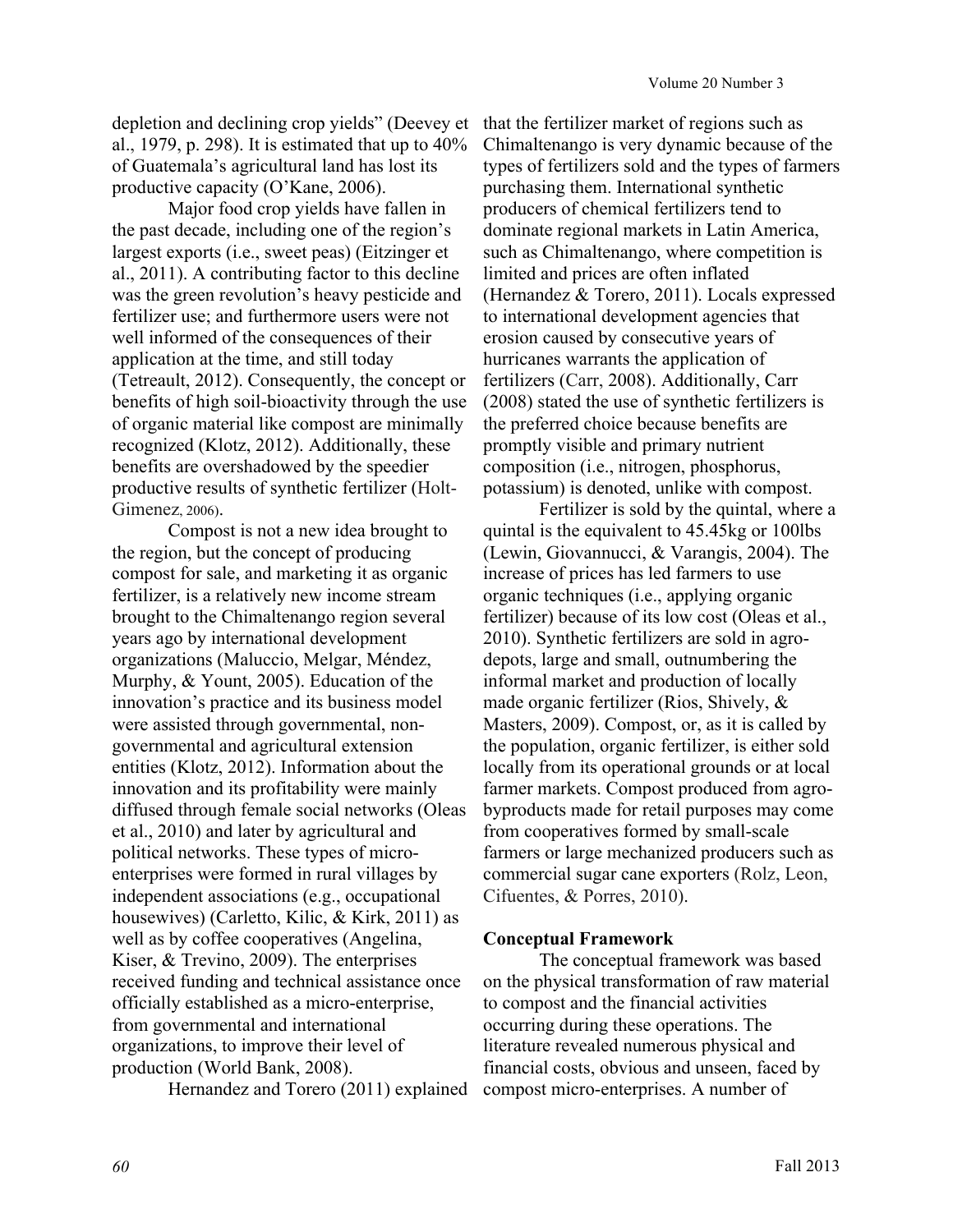variables were identified as determinants for the economic sustainability of a compost micro-enterprise. Obvious variables included the social climate and agricultural support activities such as access to credit, favorable tenure systems, availability of markets, farmer resource centers and many more production factors that play a vital role in agricultural productivity (Nompozolo & Igodan, 2002, p. 331). Amounts of required raw materials for specific formulas are identified and input costs are then multiplied by quantities needed and finally summed in order to determine total costs spent per micro-enterprise. An integral part of determining an enterprise's profit is to project output (Alam, Hossain, & Zaman, 2010).

**Labor and capital cost***.* Labor costs and capital expenses for a compost microenterprise are critical for an entrepreneur to understand. "The level of capital costs required is dependent on the farming system and the climate" (O'Brien, O'Donovan, Gleeson, & Ruane, 2004). Haggblade, Gelson, and Tembo (2004) and O'Brien et al. (2004) explored returns on investment for various agricultural operations when using a large labor force. They found that while augmented manual labor increased output on smallholder agricultural operations, there is a financial threshold where profit begins to fall, regardless of the output made by a large labor force. Neither investigation analyzed small-scale agricultural operations when using laborers without farming experience or investigated how costs were mitigated by using machinery. Nevertheless, further studies were recommended to determine the costs of using manual labor, considering that rural enterprises often cannot afford technologies to replace labor.

**Operational cost***.* Research has indicated that capital costs such as labor are heavily affected by the type of tasks conducted. Lapid, Ancheta, and Villareal (1996) organized compost production activities into three processes: sorting, composting, and refining. Labor and time spent to complete each specific task has been minimally explored among small-scale enterprises. Additionally, minimal analysis has been conducted on costs associated with each process, including fuel expenses dedicated to collecting and transporting raw materials to begin composting (i.e., sorting processes), machinery use costs (i.e., composting processes), and product packaging (i.e., refining processes). Accounting for these costs has great importance, especially if this type of entrepreneurship were to be established in areas that lacked sufficient infrastructure to facilitate transport to farmers' markets (Flury & Guiser, 2002).

**Raw material cost***.* The literature illuminated various types of raw material and how they were classified into different genres (e.g., green material, dry material) in order to formulate an appropriate mix to process compost. Vukobratović et al. (2008) conducted a cost-benefit analysis of various raw materials within a compost formula, noting the importance of using effective microorganisms (EMOs). They found that the duration of decomposition, compost quality, and costeffectiveness of operations, regardless of material type used or the regimen administered, were affected by EMO presence. Raviv (2005) analyzed the quality of compost in terms of "…organic matter (OM) content, nutrient content, potential for disease suppressiveness and other physical, chemical, and biological properties…" when using specific quantities of raw materials (p. 52-53). His findings suggested that compost possessing favorable characteristics (e.g., air porosity, hydraulic conductivity) tends to be produced by raw materials rich in both carbon and nitrogen. Carbon is used as one source of energy to decompose OM. Nitrogen is used for building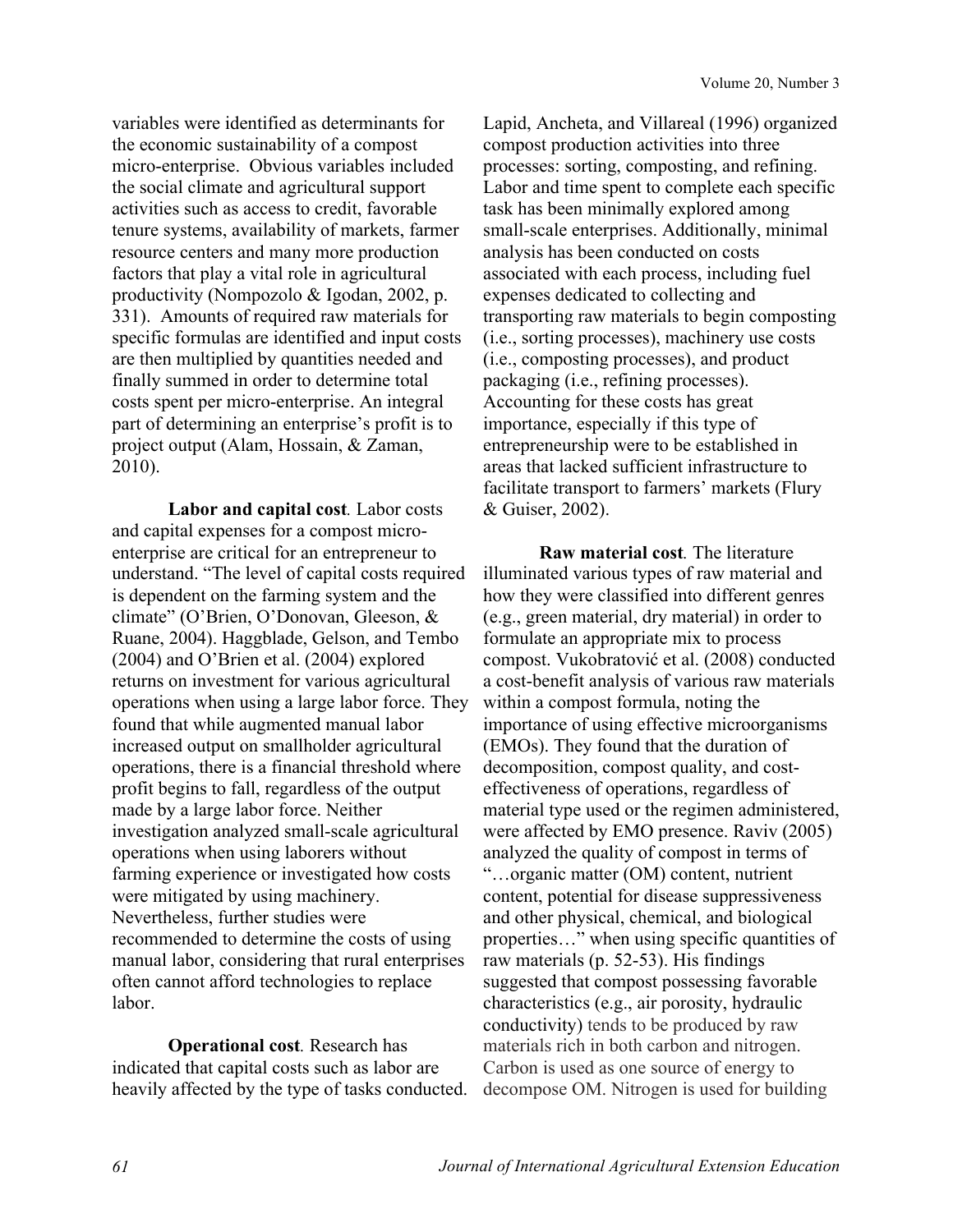cell structure. Decomposition requires a high enough carbon to nitrogen ratio (e.g., a favorable ratio is 30:1) to decompose OM; too much carbon can slow the decomposition process. A thorough examination of the physical or biological components of a microenterprise's finished product is important when determining the relative advantage of the product; that is, the level of biotic activity within soil that influences crop yields after the application of compost (Raviv, 2005). Consumers' views of compost's relative advantage (Rogers, 1995) may influence sales. Before an evaluation can be conducted about compost's effect upon soil productivity, the output of actual compost produced from a given amount of raw material should be determined. The measurement of specific amounts of output produced from specific amounts of input can enable the determination of the financial efficacy of different compost formulas.

#### **Methods**

Case study research was used in this study to identify and quantify variables of input and calculate their resulting output. "The purpose of a case report is not to represent the world, but to represent the case" (Stake, 2005, p. 460). Numerical data was collected via structured oral interviews, individually and in groups, to gather the total cost and amounts of inputs used to produce a reported amount of compost. These costs were monitored within a single six-week period to allow the necessary time for decomposition to occur and to observe all processes conducted. The costs included types and amounts of raw material (i.e., green, dry, manure) and capital (i.e., labor, transport, energy, and packaging) used to produce compost. The group interview protocol was developed from the literature to account for all potential costs that could have incurred during a micro-enterprise's operations.

Individuals and their micro-enterprises included in the case were identified by the

Agriculture in Guatemala: Technology, Education, and Commercialization (AGTEC) program, funded by a United States Department of Agriculture grant. Selected participants  $(N = 24)$  were identified and interviewed because of their continuous participation in each respective microenterprise. Among these 24 participants, some held higher position than the general laborer, such as president (three individuals), secretary (two individuals) and treasurer (three individuals). The entrepreneurs holding these positions were critical to interview to collect information about their micro-enterprise's revenue and inventory records. A purposive sample consisting of three micro-enterprises was identified based on the enterprises' participation and funding with AGTEC. Information about laborer positions and operations were collected. Micro-enterprises were randomly assigned a letter: Microenterprise A (10 entrepreneurs), Microenterprise B (9 entrepreneurs), and Microenterprise C (6 entrepreneurs). The principal investigator assigned a random number to each enterprise respondent to ensure confidentiality.

The principal researcher acted as interviewer, gathering information about the enterprises' operations. Data collection occurred during July 2011. Prior to the collection period, instruments were composed by the researcher and translated into Spanish by the Executive Secretary for Trinidad's designated Consulate for Panama. Data were gathered in Spanish and translated into English by the researcher. The principal researcher was an intermediate Spanish speaker and was accompanied by native speakers from the AGTEC staff to ensure reliability of translation.

Data were collected through structured oral interviews separately among each enterprise. All 24 participants were interviewed separately in their respective enterprise (Microenterprise A: 10 participants, Micro-enterprise B: 9 participants, Micro-enterprise C: 6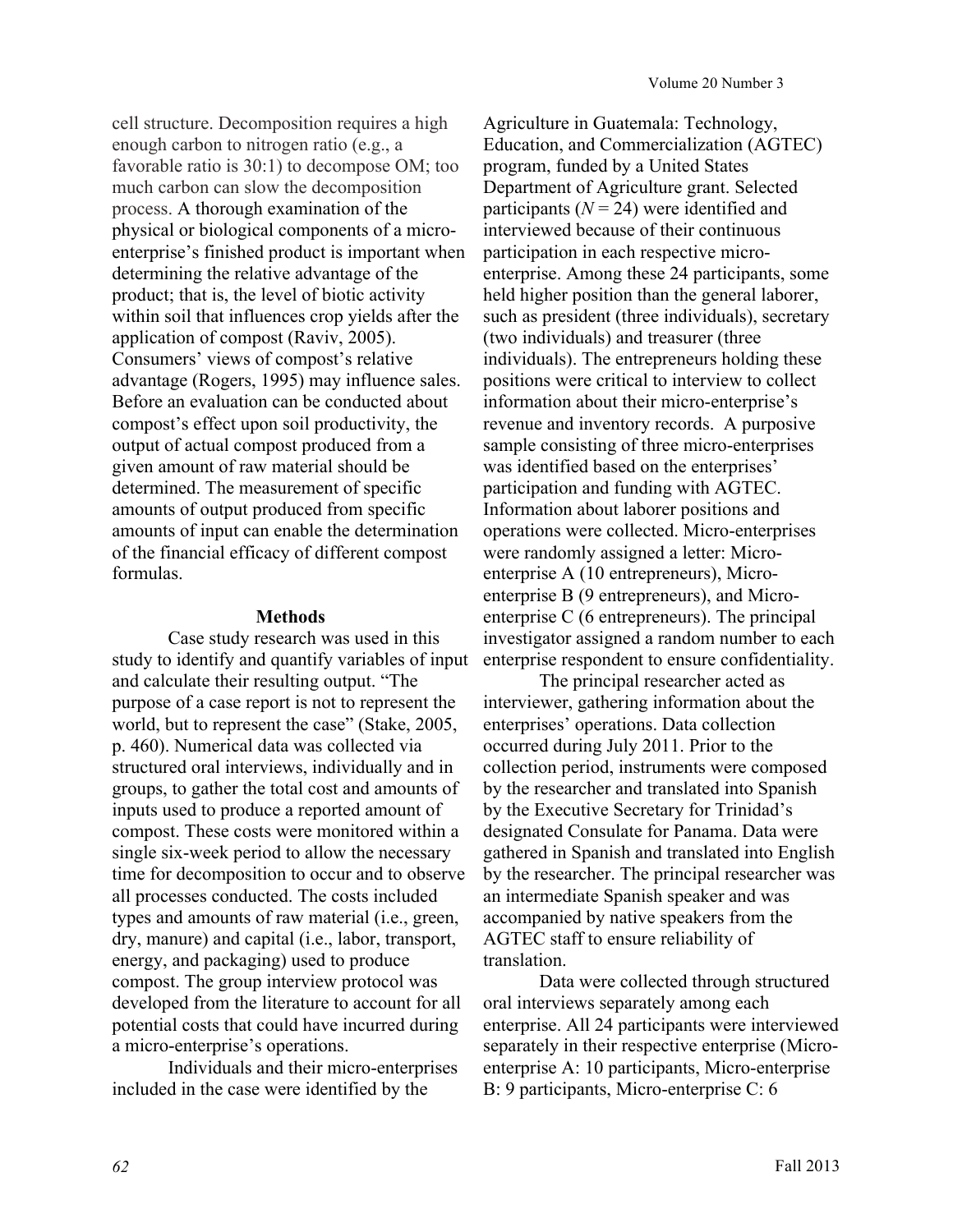participants). These interviews were directed by a set of 13 questions. First, information was collected about the types, quantities, and prices of raw materials used in a six-week cycle (e.g., amounts of manure used). Second, total capital for infrastructure (i.e., building the operational grounds) and overhead (i.e., days of labor, transport cost, energy costs, and packaging costs) required to process raw materials was recorded in one six-week cycle**.**

Interviews sought to determine the unit of cost for each input. For example, payment of labor was distinguished between payment by the hour, task assigned, or by the day. Interviews additionally sought how inputs were affected by variables that did not assume financial overhead. For instance, inquiry was made regarding how transport and sales were affected by visibility and location of operational grounds. Interviews additionally sought to confirm the *Output* (in quintals) produced by an enterprise following a six-week cycle. Apart from interviews, visual representation of production observed during the researcher's six-week study in Chimaltenango reconfirmed verbal responses of the each enterprise's output.

From these interviews, *Total Variable Cost*, *Total Revenue* and *Gross Margin* were calculated. First, by summing the quantity of each input used in a six-week cycle, then multiplying it by the price, and finally summing the totals for each input, Total Variable Cost was determined. Total Revenue was calculated by summing the quintals of compost an enterprise produced after one sixweek period and multiplying the total by price sold per quintal. Finally, Gross Margin was calculated by subtracting Total Variable Cost from Total Revenue.

As a final note, all costs were recorded in Guatemalan currency (i.e., Quetzals) during field research. According to SICE Foreign Trade System, an organization of the United States, the 2012 exchange rate was 1 US dollar (USD) to 7.79 Quetzals (Q) (The World Bank,

2012); thus, the findings were presented at this rate of US currency in the tables listed in the findings.

Three composting sites (one for each enterprise) and each of their methods of production were observed for six weeks. Construction receipts provided by the AGTEC program were reviewed to record funds allocated to micro-enterprises for erecting structures, application of microorganisms, and tools/machinery to conduct operations. After data collection, revenue was calculated to determine if economic sustainability was present in the compost micro-enterprises.

Reliability and validity of this study were monitored through member checking, peer reviews, and prolonged engagement in data collection. Reconfirming information with all respondents during in-group interviews, through observations during repeated visits, and in reviewing similar categories within the researcher's documents was completed among all micro-enterprises to ensure triangulation. Raw data of amounts, interpretation of measurements, and categories of compost materials were discussed with respected colleagues to confirm legitimacy.

#### **Purpose and Objectives**

The purpose of this case study was to analyze inputs and outputs and determine profitability of compost micro-enterprises in Chimaltenango, Guatemala. Specific objectives were:

- 1. Identify all types of inputs associated with a compost micro-enterprise and quantify their amounts and costs by summing the amount of compost produced by that enterprise over a six-week production cycle;
- 2. Calculate amounts of raw materials required to produce one quintal (100 lb. sack) of compost from a micro-enterprise,
- 3. Evaluate the economic sustainability of micro-enterprises in terms of production costs and outputs.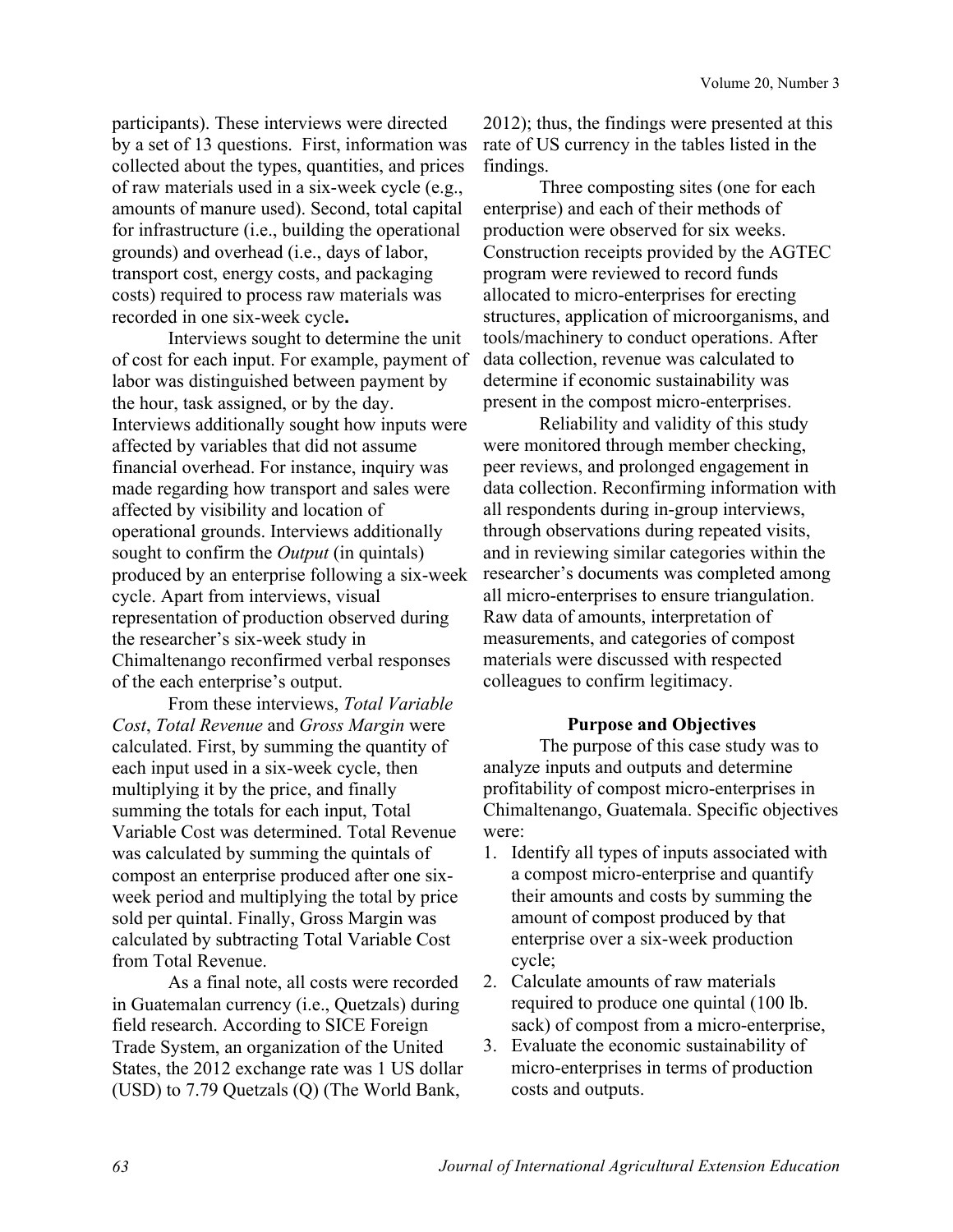### **Findings**

The costs presented by each enterprise included types and amounts of raw materials (i.e., green material, dry material, or manure) and capital (i.e., labor, transport, energy, and packaging). These costs were monitored during a single six-week period to allow for necessary time for raw materials to decompose and be processed into the final product of organic fertilizer to be sold. Typically, employees were not aware of the total amount of inputs used and their total costs after six weeks. However, each micro-enterprise was extremely cognizant of the ratio between types of raw material it needed to make compost. Additionally, each was aware of capital it used and its costs during one six-week process but was unaware of how the sum of these operational costs factored into

the total overhead cost. Furthermore, each micro-enterprise had an employee who recorded the quantity and cost of inputs used weekly, for example raw material costs (i.e., price of manure, green material, and dry material). Each micro-enterprise had its own regimented formula to make compost; yet, the total raw material used in one six-week cycle was not readily known. The principal researcher deduced the amount of the total raw material used in one six-week cycle by interviewing the secretary and reviewing his or her records of purchases made for raw material over several six-week cycles. Table 1 illustrates Total Variable Costs, Total Revenue and Gross Margin for each micro-enterprise. Raw material cost was a primary component of the Total Variable Cost*s*.

**Table 1**. Gross Margin of Compost Micro-Enterprises A, B, and C

| Tuble 1. Oross margin of composements Emerginities in B, and C |                                  |                      |                      |  |  |
|----------------------------------------------------------------|----------------------------------|----------------------|----------------------|--|--|
| Micro-Enterprise                                               | Total Variable Cost <sup>a</sup> | <b>Total Revenue</b> | Gross Margin         |  |  |
|                                                                | 186.28                           | 173.30               | $-12.98$             |  |  |
|                                                                | 381.71                           | 86.70                | $-295.01$            |  |  |
|                                                                | 269.96                           | 924.26               | 654.30               |  |  |
|                                                                | ---<br>___                       | .                    | $\sim$ $\sim$ $\sim$ |  |  |

<sup>a</sup>Total Variable Cost, Total Revenue, and Gross Margin were originally measured in Quetzals (Guatemalan local currency) and then converted to US dollars.

All micro-enterprises sold their compost directly to customers from the premises of their operations; Enterprise A additionally sold its product in a local farmer's market, requiring local taxis to transport the compost. Thus, the transport cost was included in the Total Variable Cost for Enterprise A. A micro-enterprise's location and security fencing was found to affect how consumers could visibly see operations and inquire about purchasing compost. While the element of *operation-visibility* is not a financial variable, it should be noted that this element affected sales and energy costs to transport compost to farmer's markets for selling. Each microenterprise used a Penagos Model TP-24 Grinder to chop raw material during operations. The grinder was powered by standard unleaded gasoline. More fuel was

used depending upon type and amount of raw material used. This cost was included in the Total Variable Cost for each enterprise. All micro-enterprises used coffee or fertilizer bags possessing the carrying capacity of one quintal. Depending on the enterprise output, cost of packaging was calculated by the number sacks purchased to bag their final product and this was included in the Total Variable Cost for each enterprise.

The final cost included in the Total Variable Cost was labor. Production schedules were articulated as four tasks: grinding raw material, mixing raw material, aerating piles, and sifting and packaging compost. Each of these tasks required a unique combination of inputs in relation to labor. Characteristics, including the number of employees used, number of days to complete, and the amount of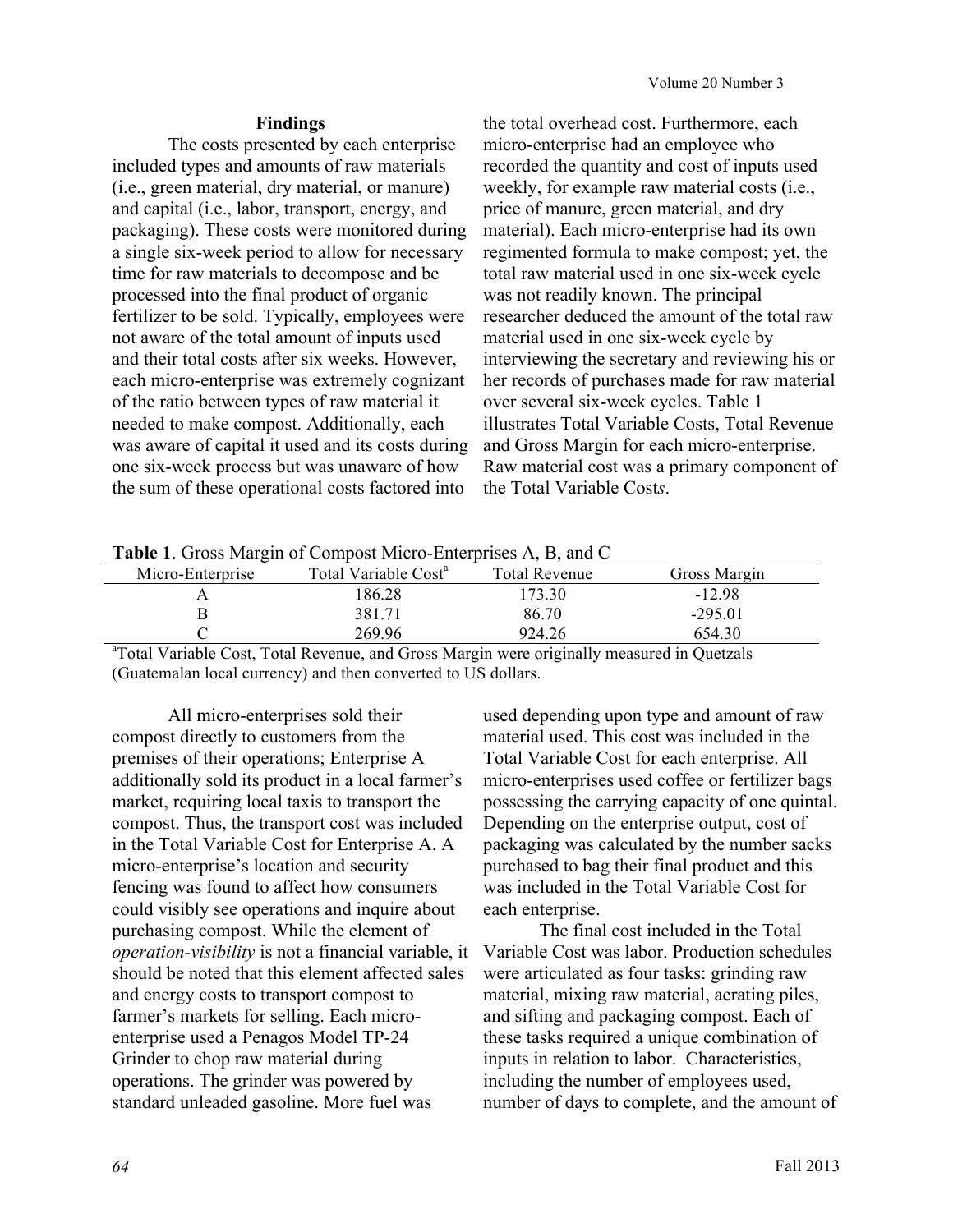inputs used (e.g., fuel) were recorded for each task. The speed at which a task was completed and the numbers of laborers demanded to complete a task presented a picture of the quality of labor used by each micro-enterprise. Table 1 reveals that Enterprise B incurred the highest Total Variable Cost by assuming the greatest amount of labor while at the same time producing the least amount of compost.

Table 2 presents the individual cost to produce a single quintal of compost for each micro-enterprise (i.e., Expenditure per Quintal). In this table, the Total Variable Cost was divided by Outputs to give a clear representation of how financially aware an enterprise was of its total expenditure used over a six-week period and if the price at which they sold their compost covered that expenditure. Hypothetically, if microenterprises were to sell their entire output of compost by the price listed under Expenditure per Quintal, the revenue made from sales would cover all overhead costs. For example, if Enterprise A were to price each quintal of compost for \$6.21US, all input costs would be covered, but no profit would be made.

**Table 2***.* Compost Micro-Enterprises A, B, and C: Total Expenditure to Produce One Quintal of Compost

| Micro-Enterprise | Total Variable Cost <sup>a</sup> | )utput" | Expenditure per Quintal <sup>a</sup> |
|------------------|----------------------------------|---------|--------------------------------------|
|                  | 86.28                            | 30.00   |                                      |
|                  | 381.71                           | 5.00    | 25.45                                |
|                  | 269.96                           | 80.00   | .50                                  |

<sup>a</sup>Total Variable Cost and Expenditure per Quintal are figures in US dollars.

<sup>b</sup>Output is in figures of Quintals (100lb sacks)

Note: All data were estimated. Numbers should not be treated as exact figures.

Table 3 reports the Price Sold Per Quintal by an enterprise subtracted by the Total Variable Cost To Produce One Quintal to display the net profit for each sale of one quintal of compost (Gross Margin To Produce One Quintal). Two enterprises did not obtain a net profit (as seen in Table 3) due to selling compost for less than it cost to produce. It

should be noted that when revenue from compost sales were received by Enterprise A and B, the entire amount was dedicated to purchasing raw material, fuel, transport and/or packaging. Employees were promised payment of salaries once profits were made; yet, Table 3 illustrates a negative Gross Margin was returned due to high input costs.

|  |  |  | Table 3. Gross Margin Received by Micro-Enterprises A, B, and C per Quintal of Compost Sold |
|--|--|--|---------------------------------------------------------------------------------------------|
|  |  |  |                                                                                             |

| Micro-Enterprise | Price Sold Per       | Total Variable Cost to           | Gross Margin To Produce One |
|------------------|----------------------|----------------------------------|-----------------------------|
|                  | Ouintal <sup>a</sup> | Produce One Quintal <sup>a</sup> | Quintal <sup>a</sup>        |
|                  | 5.78                 | 6.21                             | $-0.43$                     |
|                  | 5.78                 | 25.45                            | $-19.67$                    |
|                  | 5.13                 | .50                              | 3.63                        |
|                  |                      |                                  |                             |

<sup>a</sup> 1 Quintal is equal to a 100lb sack; Figures are in US dollars.

Note: All data were estimated. Numbers should not be treated as exact figures.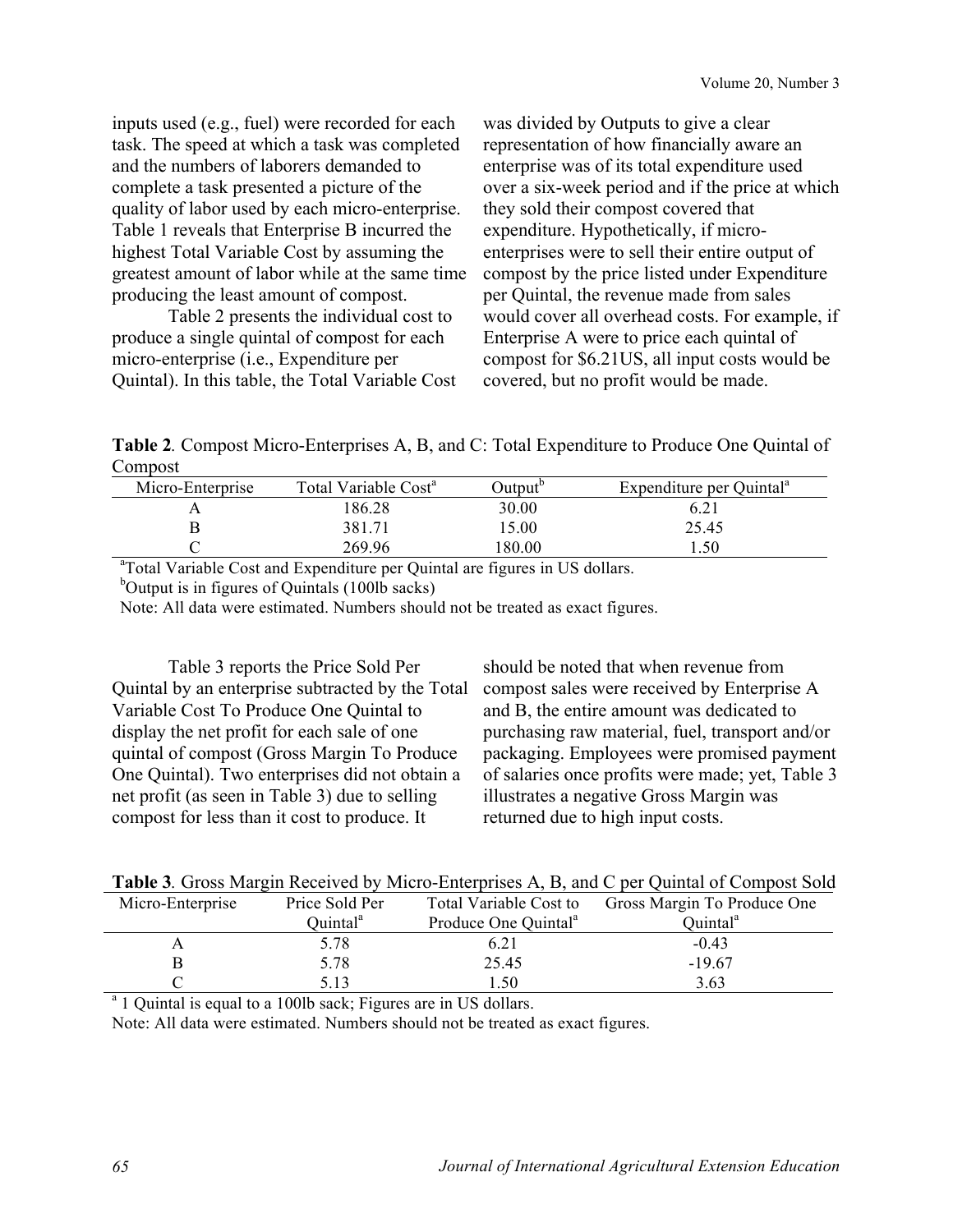Table 4 illustrates the amount of raw material used by each micro-enterprise over one six-week cycle and the amount of resulting compost produced. In this table, Total Input was divided by Output to elucidate how far an enterprise's recipe of raw material exceeded one quintal of compost. Enterprise C made the

most profit, as seen in Table 3, but used the largest amount of raw material to produce one quintal of compost. As explained in Table 2, each Total Variable Cost included expenditures spent on labor, energy, packaging and raw material; thus, larger amounts of raw material incurred higher operation expenses.

**Table 4***.* Amount of Raw Material used by Micro-Enterprise A, B, and C to Produce One Quintal of Compost: An Illustration of Conversion Efficiency

| Micro-Enterprise | Total Input <sup>a</sup> | <b>Output Produced After</b>    | Amount of Raw Material to             |
|------------------|--------------------------|---------------------------------|---------------------------------------|
|                  |                          | One Six-Week Cycle <sup>a</sup> | Produce One Quintal of                |
|                  |                          |                                 | Compost <sup>a</sup>                  |
| A                | 38.33                    | 30.00                           | 1.28                                  |
|                  | 18.50                    | 15.00                           | .23                                   |
|                  | 288.00                   | 180.00                          | l.60                                  |
| $2 - 2 - 1$      | .<br>.                   | .                               | $\sim$<br>$\sim$ $\sim$ $\sim$ $\sim$ |

<sup>a</sup>Total Input, Output and Physical Cost To Produce One Quintal of Compost are figures of Quintals  $(100$ lb sack)

Note: All data were estimated. Numbers should not be treated as exact figures.

# **Conclusions**

Based on findings, it was concluded that the construction of a micro-enterprise's operational grounds incurred the greatest cost, and was the most limiting factor for profit. The size and location of operations will inevitably influence all variables. Literature revealed that an enterprise's agroecological location would significantly affect its employee's access to abundant material (Sseguya, Semana, & Bekunda, 1999). Findings from this case study indicated geographic location and its surrounding infrastructure affected access to farming consumers and markets. The physical boundaries where compost is produced will ultimately affect the amount of raw material and working space available to process it. While fencing is necessary for security, if a micro-enterprise's operational unit was constructed in such a way that composting activities were not visible, direct consumers (e.g., farmers) within the enterprise's community inquired less about the product and its price. Enterprise B and C both had open and visible operations resulting in their entire compost being sold

at their site of production. Enterprise A, conversely, had walls enclosing its entire property, deterring visibility of operations. Enterprise A was forced to vend its entire compost and explain its comparative advantage at a market. Thus, it was concluded that sales were impacted greatly by operation visibility.

# **Implications and Recommendations**

Training programs for composting micro-enterprise development should include instruction on effective composting practices and measurement of inputs, outputs, quality of compost, and overall good business practices. This study complimented Lapid's et al. (1996) findings in which accounting for all expenditures during the production process was critical. Although, findings from the study revealed that when an enterprise used inexpensive and unskilled labor this in fact compromised the composting process by increasing the amount of time on each task and decreasing the amount of raw material processed. Individuals working in extension and international development should engage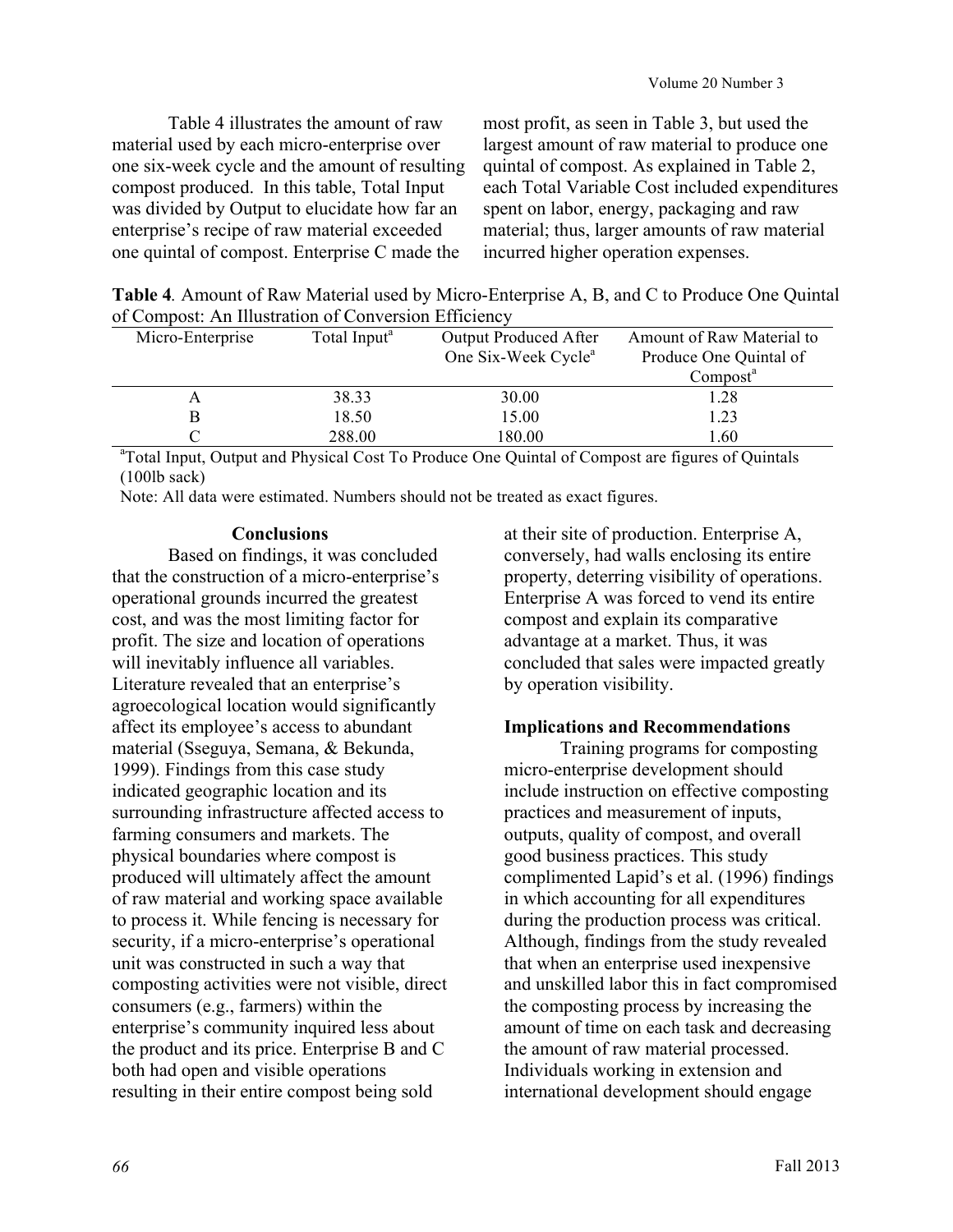adopters in discussions about the consequences of each investment. These types of discussions reiterate Flury and Guiser's (2002) argument that small agrobusiness should avoid segregating funds to transport products to and from a market without assurance of sales (i.e., Microenterprise A) as opposed to creating a market where processing occurs.

Initial costs, especially construction, to establish a compost micro-enterprise should be outlined by those working in international extensions in an understandable format for future entrepreneurs. The pinnacle step of realizing where (e.g., near raw materials, well established infrastructure) and how (i.e., visible or hidden to farming consumers) this operational unit is built can encourage employee awareness of financial variables when managing a compost micro-enterprise. Extension personnel should explain how total variable costs and total revenue can be affected by consumer accessibility. Also, investment decisions should be discussed to determine how they may impact profitability. Use of the most inexpensive raw materials that yield the largest output without jeopardizing the quality of the final product is crucial. Material availability and price will vary depending on the region where a compost micro-enterprise is located. In addition, labor, time and energy costs (e.g., fuel) should be considered before purchasing or spending capital on collecting large amounts of raw material. Each raw material weighs differently, decomposes at different rates, and requires capital to process into compost. This was of particular importance when observing Enterprise C. While the enterprise received the highest gross margin among its counterparts, it consumed the greatest amount of raw material to produce one quintal of compost. These variables should be evaluated prior to the practice of composting.

Efficient agri-business practices by new adopters must not be solely evaluated by output (e.g., the number of bags of compost produced), but also by their ability to continue without outside financial support. Agricultural extension educators who direct newly initiated compost microenterprises must not only be capable of instructing the actual practice of composting, but also develop competencies to evaluate financial aspects of these types of businesses. It is critical that adopters be educated in determining the short and longterm profitability of their operations.

Additional areas should be explored within this field, including efficient labor use, raw material formulas that provide ample output and high-quality compost, and other economic aspects that contribute to financial success. If the profitable outcome of an enterprise's practice cannot be predicted by its entrepreneur, its financial outcome may not only be jeopardized, but the economic livelihood of the community it employs.

#### **References**

- Alam, M. M., Hossain, M. M., & Zaman, F. (2010). Non-institutional factors affecting microentrepreneurship development in Bangladesh. *International Review of Business Research Papers*, *7*(3). Retrieved from http://ukm.academia.edu/MdMahmu dulAlam/Papers/152771/Non-Institutional\_Barriers\_of\_Micro-Entrepreneurship\_Development\_in\_ Bangladesh
- Angelina, I. T., Kiser, A., & Trevino, N. (2009). An economically and environmentally sustainable business model initiative for micro enterprise in Guatemala: Observations from field research. *Business Education & Accreditation, 1*(1), 121-130.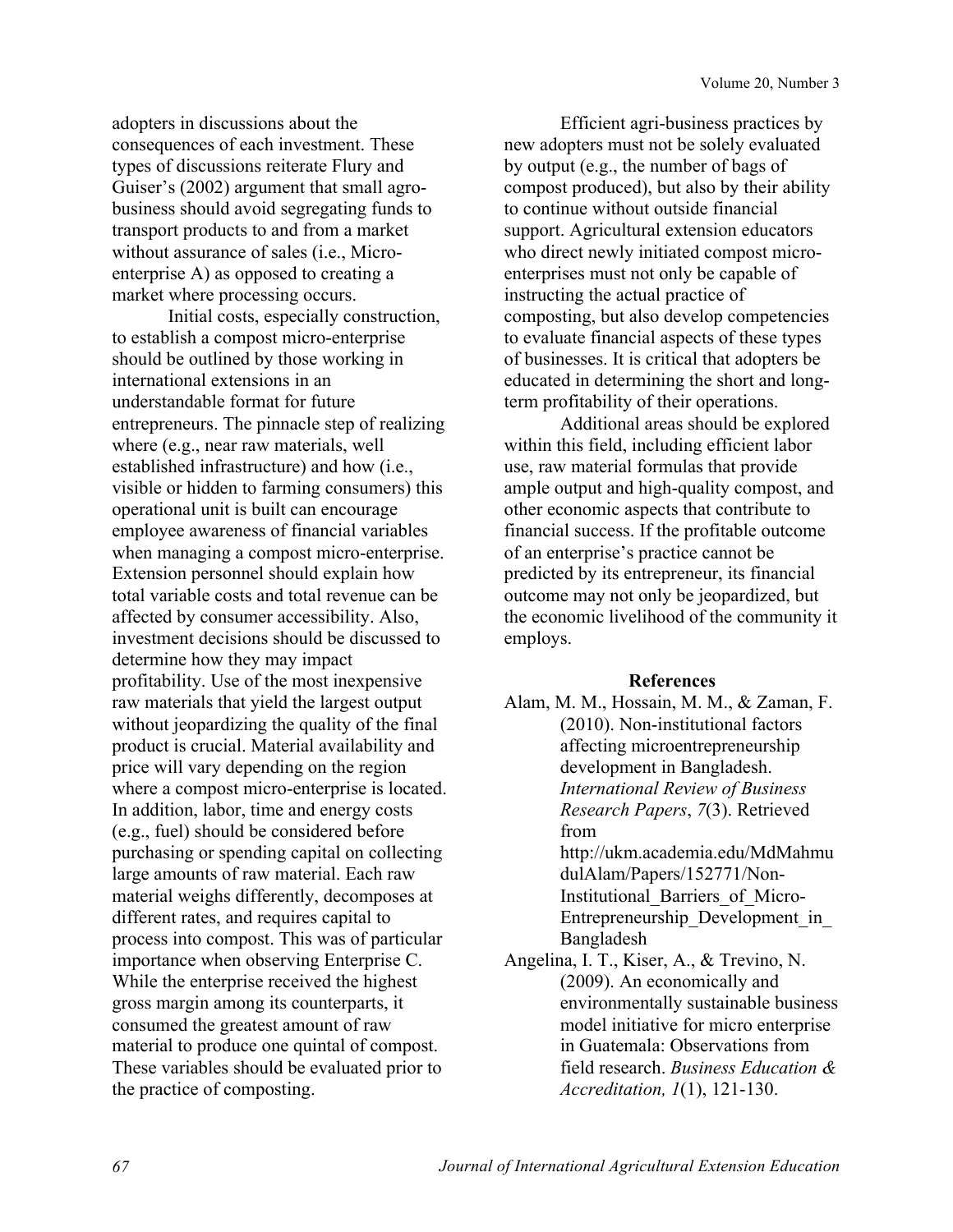- Birks, S., Fluitman, F., Oudin, X., & Sinclair, C. (1994). *Skills acquisition in micro-enterprises: Evidence from West Africa*. Paris: OECD Publishing.
- Carr, D. (2008). Migration to the Maya Biosphere Reserve, Guatemala: Why place matters. *National Institute of Health, 67*(1), 37–48.
- Carletto, C., Kilic, T., & Kirk, A. (2011). Nontraditional crops, traditional constraints: The long-term welfare impacts of export crop adoption among Guatemalan smallholders. *Journal of the International Association of Agriculture Economics, 42*(1), 61-76. doi: 10.1111/j.1574- 0862.2011.00552.x
- Deevey, E. S., Rice, D. S., Rice, P. M., Vaughan, H. H., Brenner, M., & Flannery, M. S. (1979). Mayan urbanism: Impact on a tropical karst environment. *Science*, *206*(4416), 298-306.
- Environmental Protection Agency (2011). *What is sustainability*? Retrieved from

http://www.epa.gov/sustainability/ba sicinfo.htm

Eitzinger, A., Läderach, P., Rizo, L., Quiroga, A., Pantoja, A., Bunn, C., & Gordon J. (2011). *Case study: Guatemala* (CIAT Working Paper). Cali, Columbia: International Center for Tropical Agriculture. Retrieved from http://dapa.ciat.cgiar.org/wpcontent/ uploads/2011/07/Case-

Study\_Guatemala-.pdf

Flury, M., & Guiser, U. (Eds.). (2002). *Local environmental management in a perspective: Issues of participation and knowledge management.*  Amsterdam: OAS Press.

- Haggblade, S., Gelson, G., & Tembo, C. (2004). *Household level financial incentives to adoptions of conservation agricultural technologies in Africa* (FSRP Working Paper 9). Retrieved from Lusaka, Zambia: Food Security Research Project website: http://aec.msu.edu/fs2/zambia/wp9za mbia.pdf
- Hernandez, M., & Torero, M. (2011). *Fertilizer market situation: Market structure, consumption and trade patterns, and pricing behavior*  (IFPRI Discussion Paper 01058). International Food Policy Research Institute. Retrieved from http://www.ifpri.org/sites/default/file s/publications/ifpridp01058.pdf
- Holt-Gimenez, E. (2006). *Campesino a campesino: Voices from Latin America's Farmer to Farmer Movement for Sustainable Agriculture.* Oakland, CA: Food-First Books.
- Klotz, Ryan J. (2012). *Sustainable rural development through alternative economic networks: Redefining relations in the commodity chain for export vegetables in Western Guatemala* (Doctoral dissertation)*.* Retrieved from FIU Electronic Theses and Dissertations website: http://digitalcommons.fiu.edu/etd/68 3
- Lapid, D. G., Ancheta, C. C., & Villareal, T. J. (1996). *Composting in the Philippines* (UWEP Case Study-Report). Retrieved from Gouda, Netherlands WASTE website: http://www.sswm.info/sites/default/fi les/reference\_attachments/LAPID%2 0et%20al%201996%20Composting %20in%20Philippines.pdf
- Lewin, B., Giovannucci, D., & Varangis, P. (2004). Coffee Markets New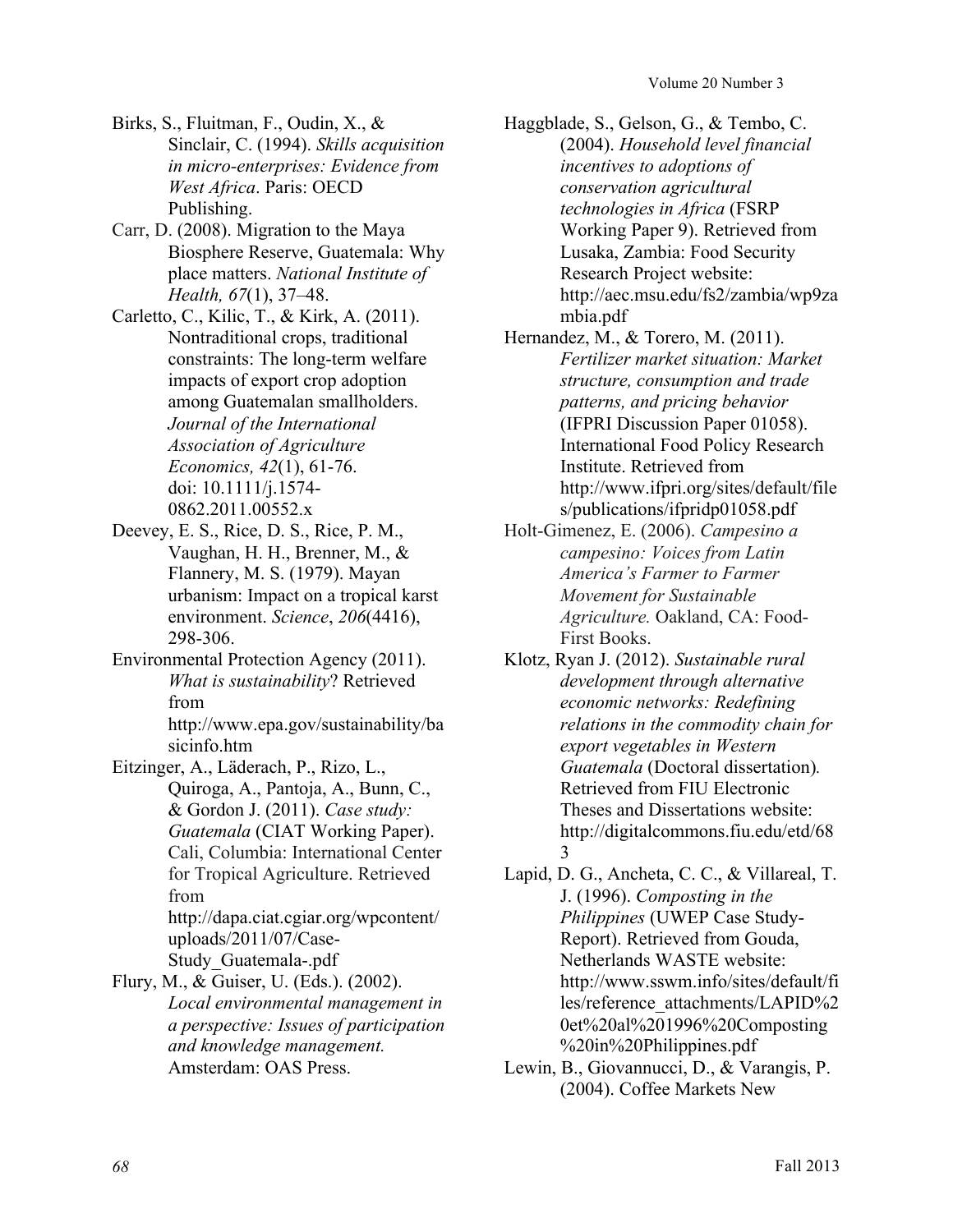Paradigms in Global Supply and Demand (Working Paper No. 3). Retrieved from World Bank Agriculture and Rural Development website: http://wwwwds.worldbank.org/external/default/ WDSContentServer/WDSP/IB/2007/ 06/22/000310607\_20070622095247/ Rendered/PDF/283000REVISED0C offee1Markets01PUBLIC1.pdf

- Maluccio, J., Melgar, P., Méndez, H., Murphy, A., & Yount, K. (2005). Social and economic development and change in four Guatemalan villages: Demographics, schooling, occupation, and assets. *Food and Nutrition Bulletin, 26*(11), 25S-45S.
- Miller, M., & Mariola, M. J. (2009). The discontinuance of environmental technologies in the humid tropics of Costa Rica: Results from a qualitative survey. *Journal of International Agricultural and Extension Education, 16*(1), 1-12. doi: 10.5191/jiaee.2009.16103
- Nompozolo, S., & Igodan, C. O. (2002, May). *An analysis of the characteristics and constraints of small holder commercial farmers in the Transkei Region, Eastern Cape, South Africa*. Paper presented at the 18th Annual AIAEE Conference, Durban, South Africa. Abstract retrieved from http://www.aiaee.org/attachments/art icle/1288/nompozolo330-336.pdf
- O'Brien, B., O'Donovan, K., Gleeson, D., & Ruane, D. (2004, May). *Examination of labour efficiency on Irish dairy farms and feasibility of alternative time allotment to retain viability*. Paper presented at the 20th Annual Conference of the Association for International Agricultural and Extension Education, Dublin, Ireland. Abstract retrieved from

http://www.aiaee.org/attachments/art icle/1103/074.pdf

- Oleas, C., Dooley, K. E., Shinn, G. C., & Giusti, C. (2010). A case study of the diffusion of agricultural innovations in Chimaltenango, Guatemala. *Journal of International Agricultural and Extension Education, 17*(2), 33- 44. doi: 105191.jiaee.2010.17203
- Raviv, M. (2005). Production of highquality composts for horticultural purposes: A mini-review. *HortTechnology, 15*(1), 52-57. Abstract received from http://horttech.ashspublications.org/c ontent/15/1/52.short
- Rios, A., Shively, G., & Masters, W. (2009, August). *Farm productivity and household market participation: Evidence from LSMS data*. Paper presented at the International Association of Agricultural Economists Conference, Beijing China. Paper retrieved from http://www.researchgate.net/publicat ion/228340824\_Farm\_Productivity\_ and\_Household\_Market\_Participatio n Evidence from LSMS Data/file/ d912f5075df4e5fd19.pdf
- Rogers, E. M. (1995). *Diffusion of innovations* (4th ed.)*.* New York: Free Press.
- Rolz, C., Leon, R., Cifuentes, R., & Porres, C. (2010) Windrow composting of sugarcane and coffee byproducts. *Sugar Tech, 12*(1), 15-20.
- Sseguya, H., Semana, A. R., & Bekunda, M. A. (1999). Soil fertility management in the banana-based agriculture of central Uganda: Farmers constraints and opinions. *African Crop Science Journal*, *7*(4), 559-567.
- Stake, R.E. (2005). Qualitative case studies. In N. K. Denzin & Y. S. Lincoln (Eds.), *The Sage handbook of qualitative research, third edition*